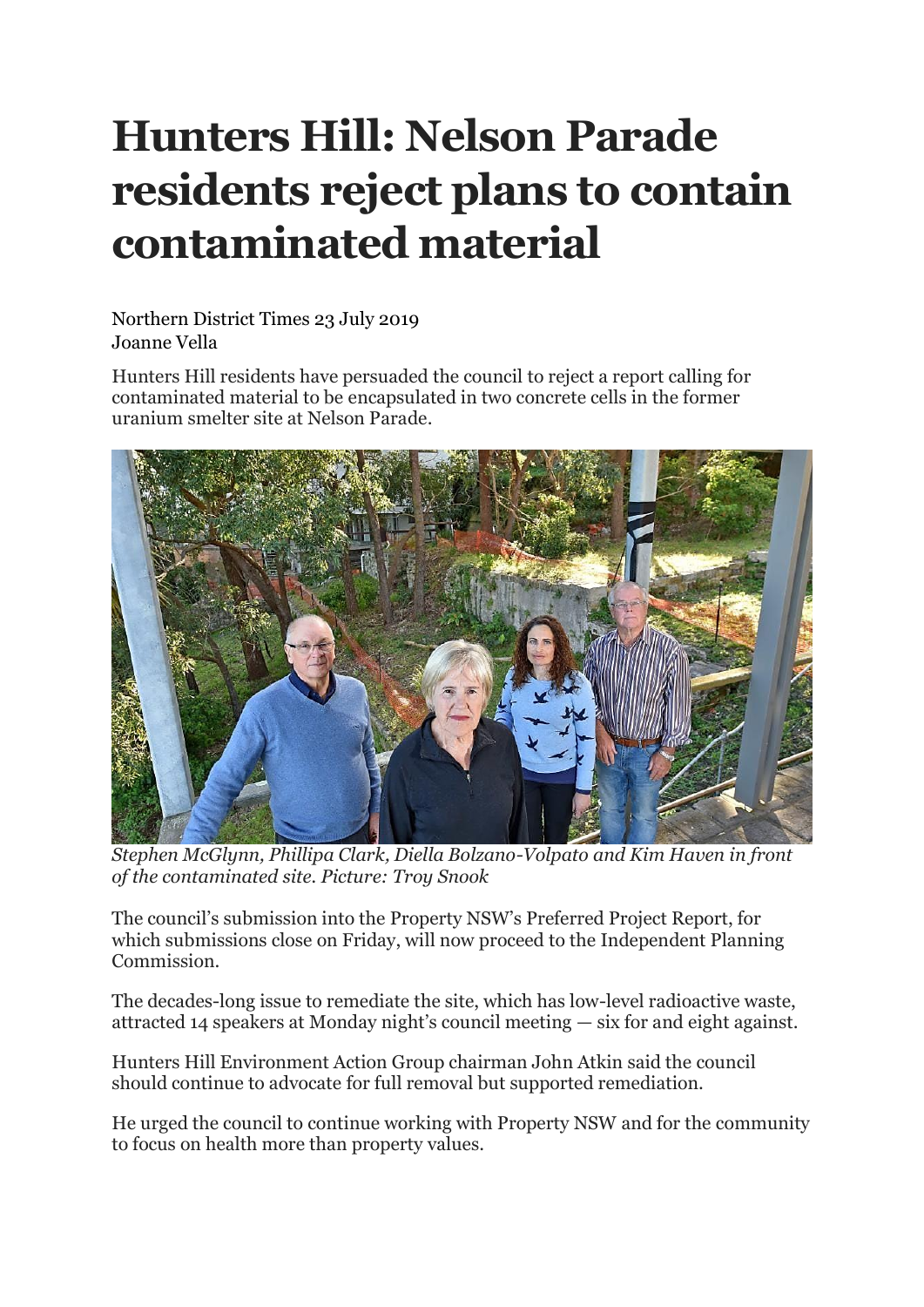"They overlook … the health risk of the waste being left in its current, uncontrolled state," he said.

"The stigma affecting property values is long standing and is not going to lift overnight.

"However, approval of the proposal on this basis (encapsulation) will enable work to commence on the remediation straight away  $-$  a legally enforceable commitment from government, ultimately, to remove all the waste should lead to alleviation of the stigma in the shortest possible time."



*The radioactive site at Nelson Parade. Picture: Troy Snook*

He reminded the meeting that the material was not going to a facility at Kemps Creek so on-site containment was the best option.

However, Nelson Parade Action Group president Philippa Clark said the Property NSW report omitted that 75 per cent of Nelson Parade residents rejected encapsulation and failed to meet requirements under the Contaminated Land Management Act.

"We fear it's going to make our lives worse,'' she said.

"The cells will make the stigma permanent, our anxiety increased, trapped in unsaleable homes."

Mrs Clark called for a "dig and go" full removal of the material instead of encapsulation, which she claimed would generate noise and neighbourhood disruption to install the cells.

She also feared storing radioactive material in a residential street would set an Australian precedent.